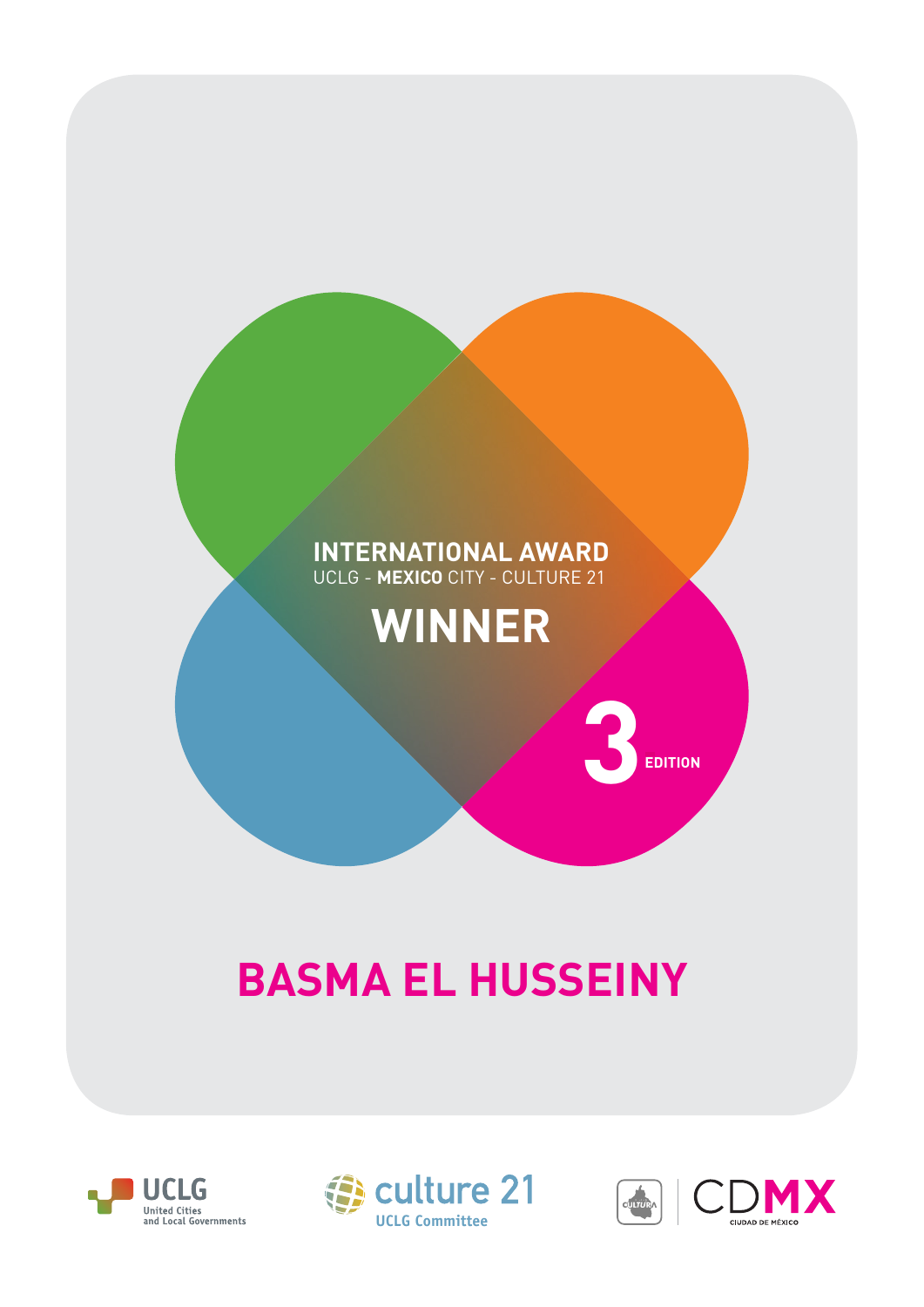



Basma El Husseiny is a cultural manager, an activist for social change and a UNESCO expert in cultural governance. For the past 30 years she has been involved in supporting independent cultural projects and organizations in the Arab region and many parts of North Africa, bringing together her passion for civil society and community's welfare with her expertise. The two main projects developed under her umbrella, [Al Mawred Al Thaqafy](http://mawred.org/) and [Action for Hope,](http://act4hope.org/) are proof of her commitment to culture and artistic creation as tools that enable people's empowerment and socioeconomic improvement, and allow social change in the medium and long term.

In 2004, after being the Arts Manager of the British Council in Egypt (1988-1998) and the Media, Arts & Culture Program Officer for the Ford Foundation in the Middle East and North Africa (1999-2003), among other occupations, she founded [Al Mawred Al Thaqafy](http://mawred.org/about-us/)  [\(Culture Resource\)](http://mawred.org/about-us/), the first non-governmental regional cultural organization in the Arab region. A clear reference for the Arab cultural sector, this organisation has pioneered remarkable projects throughout the years, including the first cultural management training program in Arabic and the first cultural policy research and development program in the Arab region, working across music, literature,

## **BASMA EL HUSSEINY**

theatre and plastic and audio-visual arts. In this role, she initiated and co-founded the Arab Fund for Arts and Culture (AFAC), the region's first independent cultural foundation. With a strong social emphasis, the objective has been to build wider support for the cultural sector and promote meaningful exchanges between local artists and the private and public sectors.

Basma El Husseiny is currently leading the organisation [Action for Hope,](http://act4hope.org/) based in Beirut. This platform, which was a pilot initiative supported by Al Mawred Al Thaqafy until 2014, is a personal project that became reality after she felt impelled to contribute to the relief of the consequences of the conflict in Syria, in 2012. It was established with the objective of covering "the cultural, social and psychological needs of distressed and displaced communities". Action for Hope has pioneered cultural relief programs and designed new and alternative models in arts education and production for refugee and marginalized communities.

The role of Basma El Husseiny goes beyond her capacity of leadership and provision of experience. Her long commitment to supporting the nonprofit cultural sector has contributed to acquiring